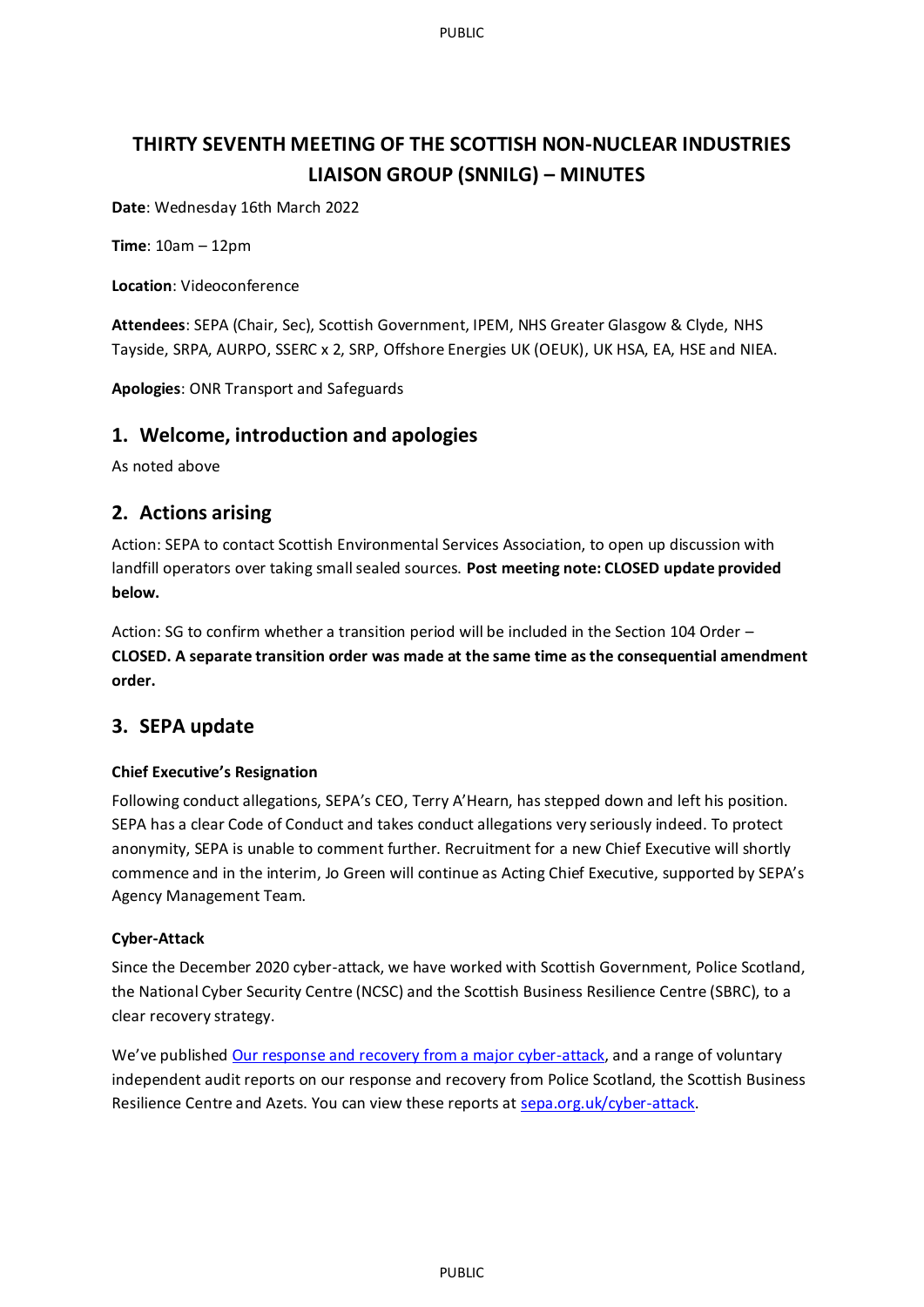#### **Transboundary Radioactive Contamination (Scotland) Direction 2021**

SEPA has made amendments to its application forms and guidance to implement the requirements of this Direction which have been updated on our website. The great majority of applications from non-nuclear users are unlikely to fall within the Direction's remit.

Q: Are sealed sources to be included as part of the "management of radioactive substances" in the definition of industrial processing and industrial scale? Some authorised persons with HASS may potentially then be in the scope of the Direction.

A: It is not the intention that they should be included. The application is for management of radioactive substances, not involving sealed sources. SEPA will consider whether the guidance needs updating to make this explicit or if the current wording is sufficient.

**New action: SEPA to consider whether the EASR permit application guidance on the transboundary direction should be updated to confirm that sealed sources are not be included as part of the definition for "managing quantities of such radioactive substances".**

#### **Disposal of metallic radioactive sources to landfill under GBRs**

SEPA continues to work to resolve issues around the disposal of metallic radioactive sources to landfill under GBRs. Due to staff changes in the Waste Policy Unit this has been held up.

*Post meeting note 19/04/2022: SEPA has written to Resource Management Association Scotland (RMAS), Scottish Environmental Services Association (SESA) and Scottish landfill operators clarifying that the most appropriate disposal route for these radioactive sources is to landfill via the mixed municipal waste stream. A copy of the letter has been sent to SNNILG.*

#### **'Security requirements for radioactive sources' update**

Work continues on the update of the 'Security requirements for radioactive sources' document and NaCTSO are close to finalising it, however, we do not have a publication date yet. The environment agencies are working together to ensure a co-ordinated approach to implementing the revised requirements and allowing sufficient time for people to introduce any new measures needed as a result of the revised requirements.

#### **Operation Fieldfare**

There have been no significant developments since the update given at the last SNNILG meeting.

#### **SEPA's temporary regulatory position statements**

SEPA is planning to withdraw the temporary regulatory position statements that it issued initially to address issues caused by Covid-19 and then extended to include issues caused by the UK's exit from the EU. If you believe that the TRPSs need to remain in place, please contact Angela Wright [\(angela.wright@sepa.org.uk\)](mailto:angela.wright@sepa.org.uk) by 18 March with the reason that you think we need to retain them.

#### **Application of EASR offshore**

In November 2021, the UK government passed the legislation to apply EASR offshore; this means that EASR applies to all radioactive substances activities that we regulate wherever they are and RSA93 no longer applies. SEPA is in the process of transitioning all the offshore permits into EASR-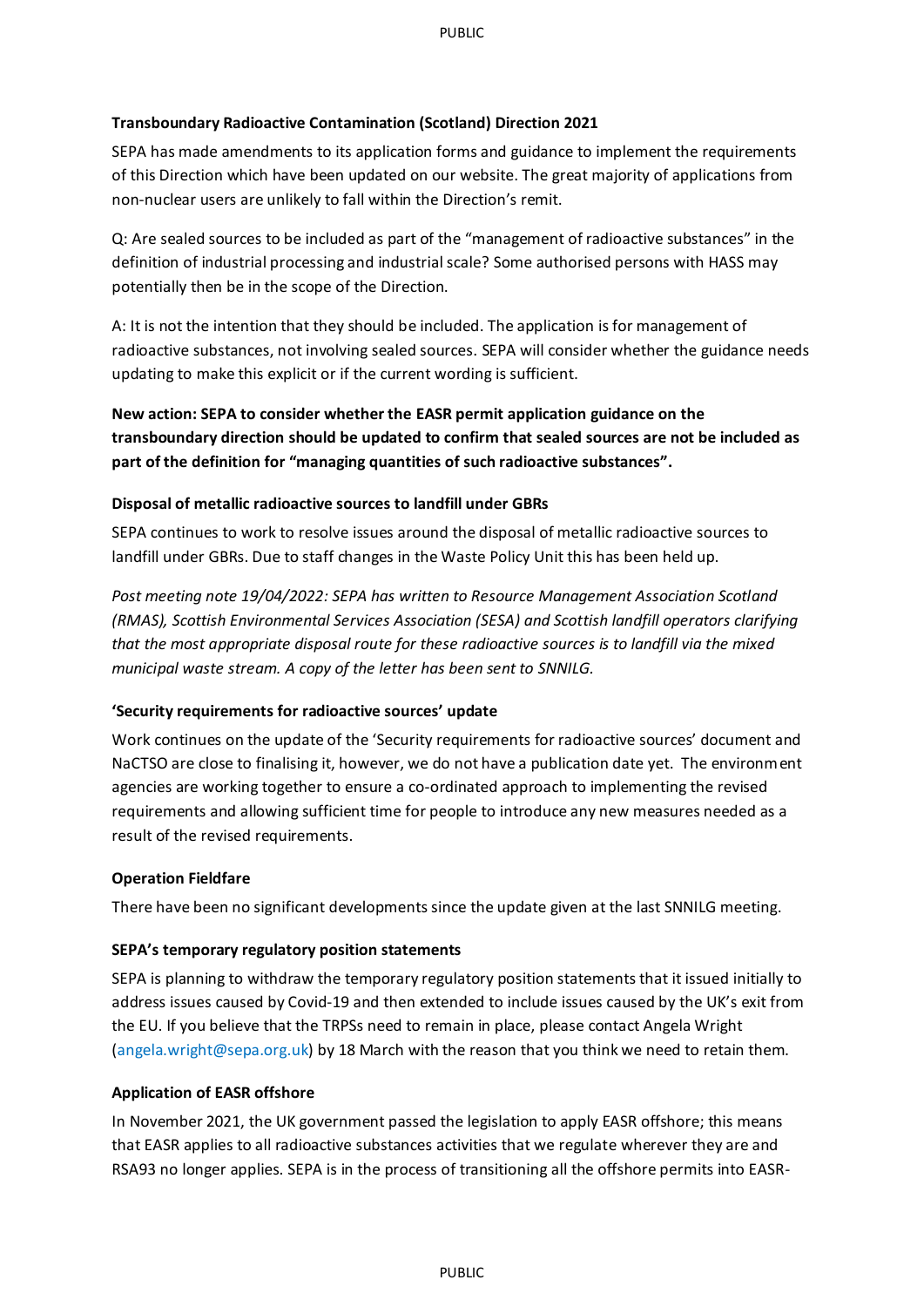style permits and registrations. All registrations and authorisations under the Radioactive Substances Act 1993 for radioactive substances activities beyond 12 nautical miles from shore were deemed permits under the Environmental Authorisations (Scotland) Regulations 2018 on 25 November 2021. This transition will allow us to fully implement our "Regulatory position statement on the scope of SEPA's regulation of radioactive substances in the offshore area" and the Standard Conditions for radioactive substances activities (Section K), in a similar manner to what was done with the onshore permits in 2019. Due to the complexities involved, the process is expected to take some time to complete.

#### **HASS database**

We are currently working on entering the backlog of HASS record forms onto the HASS database. Once this has been completed, we will be carrying out checks to ensure that people are completing the forms with all the required information and taking any regulatory action as appropriate for incomplete forms. Therefore, we suggest that you review your HASS record forms and ensure that they are correctly completed, our guidance on completion is available on our website here: **HASS** [record guidance \(sepa.org.uk\).](https://www.sepa.org.uk/media/103650/rs-g-012-hass-record-guidance-final.pdf)

#### **Import of sealed sources from EU**

We have received some queries over the processing times of declarations made under The Shipments of Radioactive Substance (EU Exit) Regulations 2019 for imports of sealed sources into the UK from EU. SEPA aims to acknowledge a declaration within 28 days and this information has been updated on our website.

#### **Inspection**

The Ops team are now carrying out in-person site inspections routinely with the aim of visiting every onshore site at least once a year. However, we intend to continue remote inspections for some sites, in particular offshore facilities, following the successful use of remote inspections during the COVID19 pandemic.

SEPA now has personnel trained for offshore travel again so we will begin to undertake in-person inspections of the offshore sites where the requirement arises.

Recent inspections have highlighted the need for sites to review their procedures and management processes to ensure all regulatory obligations are still being met, given the increased number of staff hybrid working.

#### **Data returns**

Good number of data returns have been received by the Feb 28 deadline. 95% of offshore and 65% for onshore submissions have been received. A reminder email has been issued with a final deadline of 31<sup>st</sup> March. Our preference is that the data return forms on our website are used to ensure the data can be captured in the same format. Please don't delete tabs in the form that you think don't apply to your circumstances, just submit the whole form.

#### **Notifications**

EASR Notifications are used to inform us of holdings of category 5 sealed sources, tritium sources and electrodeposited sources. Many who submitted Notifications in 2018/start of 2019 will now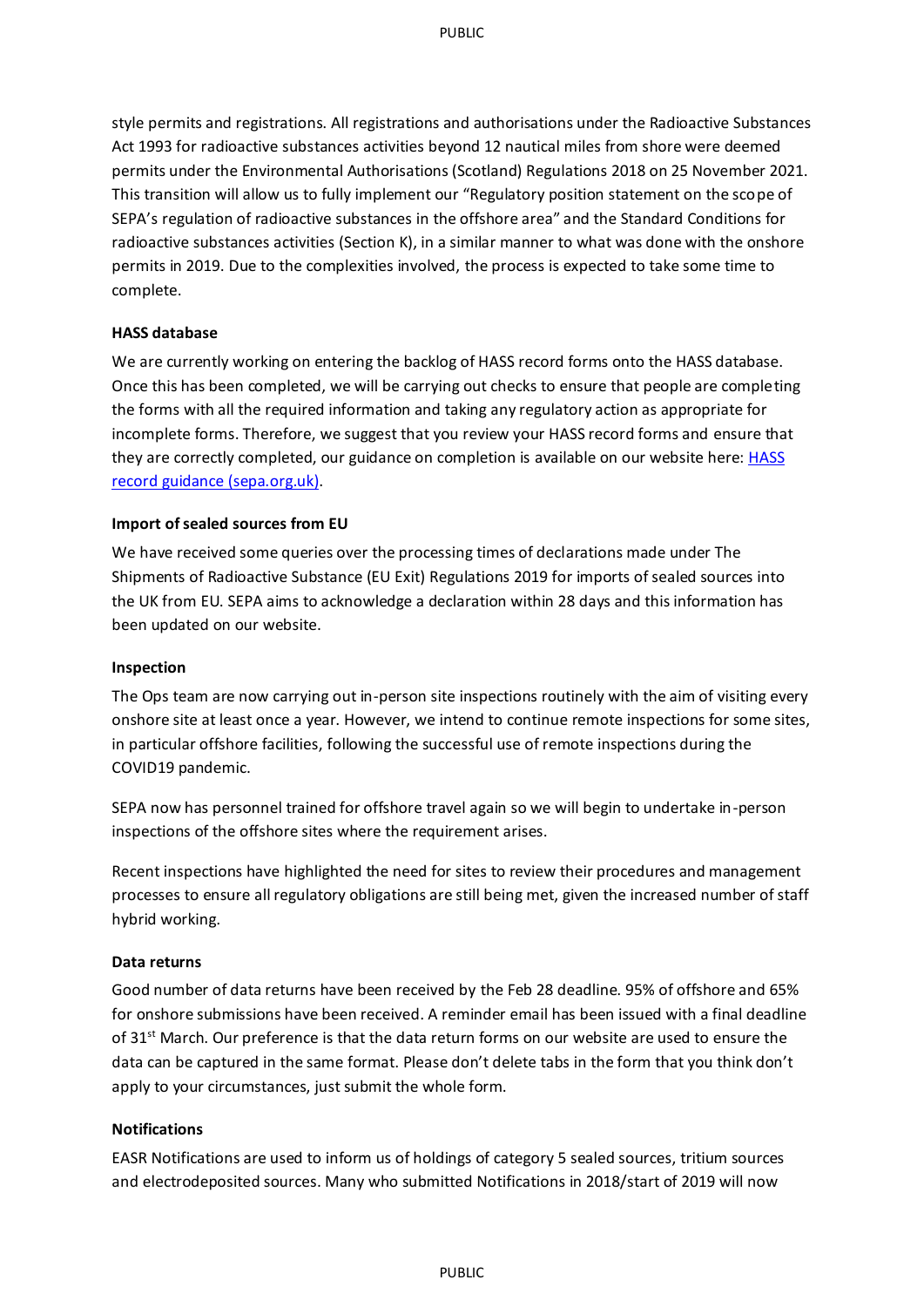need to re-submit a Notification as Notifications for holdings expire after 3 years. The website has been updated to provide additional information[: Radioactive substance notifications | Scottish](https://www.sepa.org.uk/regulations/authorisations-and-permits/application-forms/radioactive-substance-notifications/)  [Environment Protection Agency \(SEPA\).](https://www.sepa.org.uk/regulations/authorisations-and-permits/application-forms/radioactive-substance-notifications/) SSERC has submitted new Notifications for schools throughout Scotland.

#### **Website**

A number of documents have recently been updated and published on the Applications page on our website (Application forms [| Scottish Environment Protection Agency \(SEPA\)\)](https://www.sepa.org.uk/regulations/authorisations-and-permits/application-forms/#RSA). In the Modular Application form Section 2 has been updated to include Transboundary Assessment questions, and Section 8 has additional guidance added to clarify question 1. The accompanying guidance document has been amended to reflect these changes.

Offshore registration application has been amended to provide further clarity, and a new variation option has been added to the onshore registration form. The Charging Definitions guidance and Application Information Note have been amended to reflect these changes.

## **4. Scottish Government update**

Scottish Government Radioactive Waste and Nuclear Decommissioning Policy Team

#### **BEIS led Policy Review (Command Paper 2919)**

We are continuing to engage with BEIS and other organisations on the development of the draft policy framework and the process for consultation by providing comments and input regarding the policy and context in Scotland. The development process is a significant piece of work which is still ongoing and the consultation will launch this year.

The Scottish Government will continue to feed into this work and provide further updates as this develops.

#### **UK Radioactive Substances Common Framework**

We have been working with the UK Government and the other devolved administrations on a Common Framework Agreement regarding Radioactive Substances policy. The Framework establishes an agreed approach between the four UK administrations where powers have returned from the EU which intersect with policy areas of devolved competence and is intended to put in place a governance structure and shared ways of working in line with our current and future obligations. This is part of a wider programme of work to develop frameworks across a range of policy areas.

The draft framework has now been submitted to all four UK Parliaments for scrutiny and has been published online at the following link;

[Radioactive substances: provisional common framework -](https://www.gov.uk/government/publications/radioactive-substances-common-framework) GOV.UK (www.gov.uk)

#### **Higher Activity Waste Policy (HAW) Review**

Following on from the initial work done to consider issues around the Higher Activity Waste Radioactive Waste Policy 2011 (the 2011 Policy) and scope for a potential consultation exercise on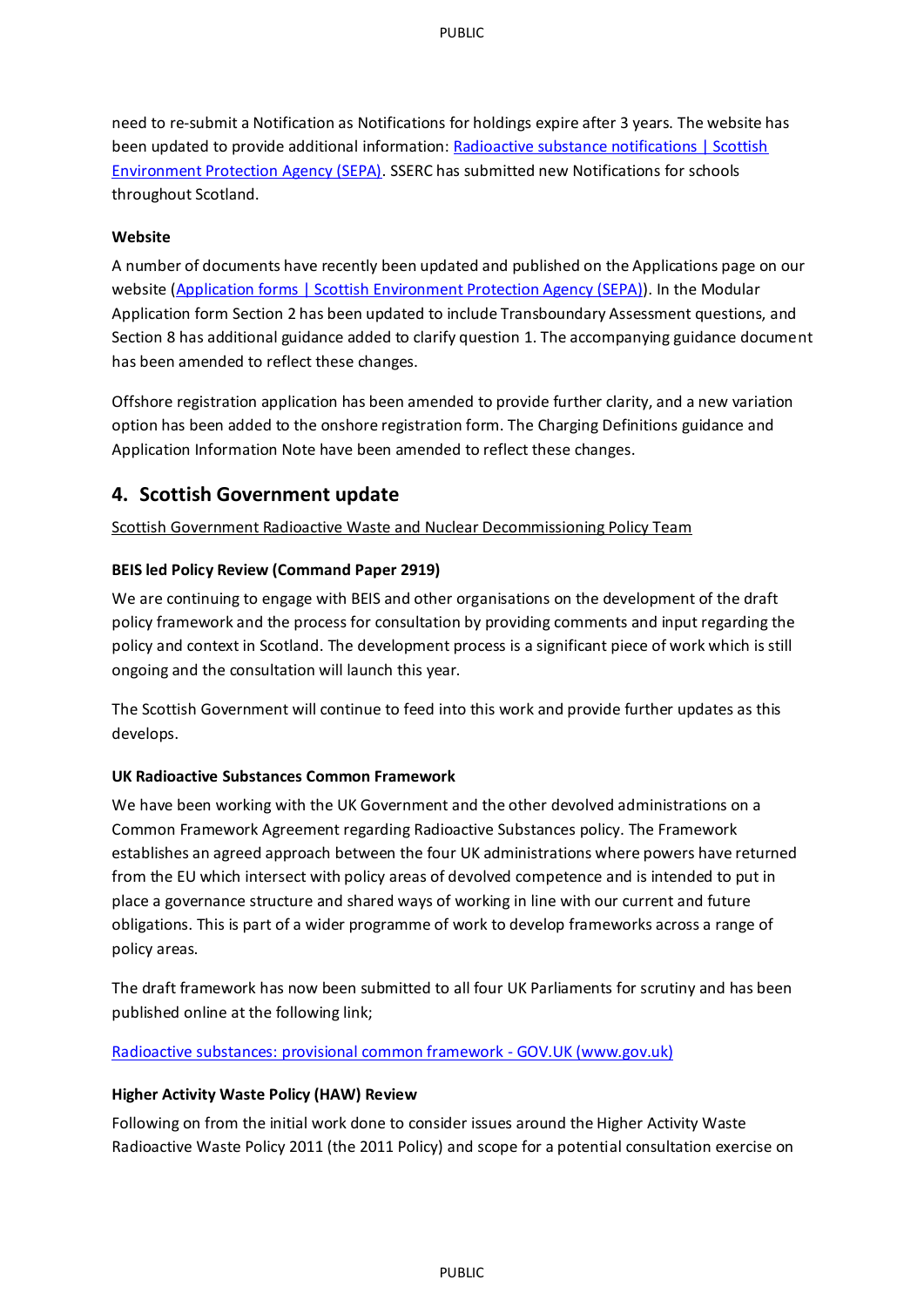that document, we have now decided to focus our work on the implementation of the 2011 Policy and Higher Activity Radioactive Waste Strategy 2016 (the 2016 Strategy).

The first part of this is a technical work stream to be undertaken with the NDA to develop our thinking around near surface disposal concepts for Scotland. This will also include work to help us better understand the radioactive waste inventory in Scotland, including which radioactive waste is suitable for near surface disposal and that which is not. We are also taking forward work to take stock of and progress the programme of actions set out in the 2016 Strategy and to consider the issues and challenges that have arisen to date.

We will continue to engage with the members of this group to take this work forward.

## **5. Updates from Regulators**

## **Environment Agency**

EA has been made aware of some issues in the medical sector with supplies of radioisotopes. These issues not thought to be covid or EU exit related.

EA been working with UK wide working groups such as RWA Approval Board, Operation Fieldfare and NaTSCO.

#### **Regulatory Position Statements**

Both RSR Regulatory position Statements for Covid-19 were extended in December but will be withdrawn on 31/3/2022

<https://www.gov.uk/government/collections/covid-19-regulatoryposition-statements>

[https://www.gov.uk/government/publications/accumulating-radioactivewaste-that-you-cannot](https://www.gov.uk/government/publications/accumulating-radioactivewaste-that-you-cannot-transfer-because-of-covid-19-rps-c13)[transfer-because-of-covid-19-rps-c13](https://www.gov.uk/government/publications/accumulating-radioactivewaste-that-you-cannot-transfer-because-of-covid-19-rps-c13)

[https://www.gov.uk/government/publications/covid-19-and-exceedingpermit-limits-for-medical](https://www.gov.uk/government/publications/covid-19-and-exceedingpermit-limits-for-medical-use-of-radioactive-substances-rps-c15)[use-of-radioactive-substances-rps-c15](https://www.gov.uk/government/publications/covid-19-and-exceedingpermit-limits-for-medical-use-of-radioactive-substances-rps-c15)

#### **Transboundary Contamination Direction**

Direction replaces previous arrangements under Euratom Article 37. List of activities is the same as A37, which could apply to some non-nuclear activities. No triviality clauses were provided in the Direction. Implementation via permit application process. EA applying a graded approach. "industrial" defined by reference to REPPIR Sch1 thresholds. Only applies for new permits or variations to increase limits where >10 µSv per year dose to the local representative person. Relevant applications will require transboundary dose assessment. BEIS will inform EU/Norway of relevant consultations. Unlikely to impact many (if any) non-nuclear sites.

#### **Permits**

The permit template for sealed sources has been revised – operators who apply for new/varied permits will notice some minor changes. We have revised the templates for the "approvals" we issue to MOD instead of permits. We are awaiting final comments from MOD on the templates before we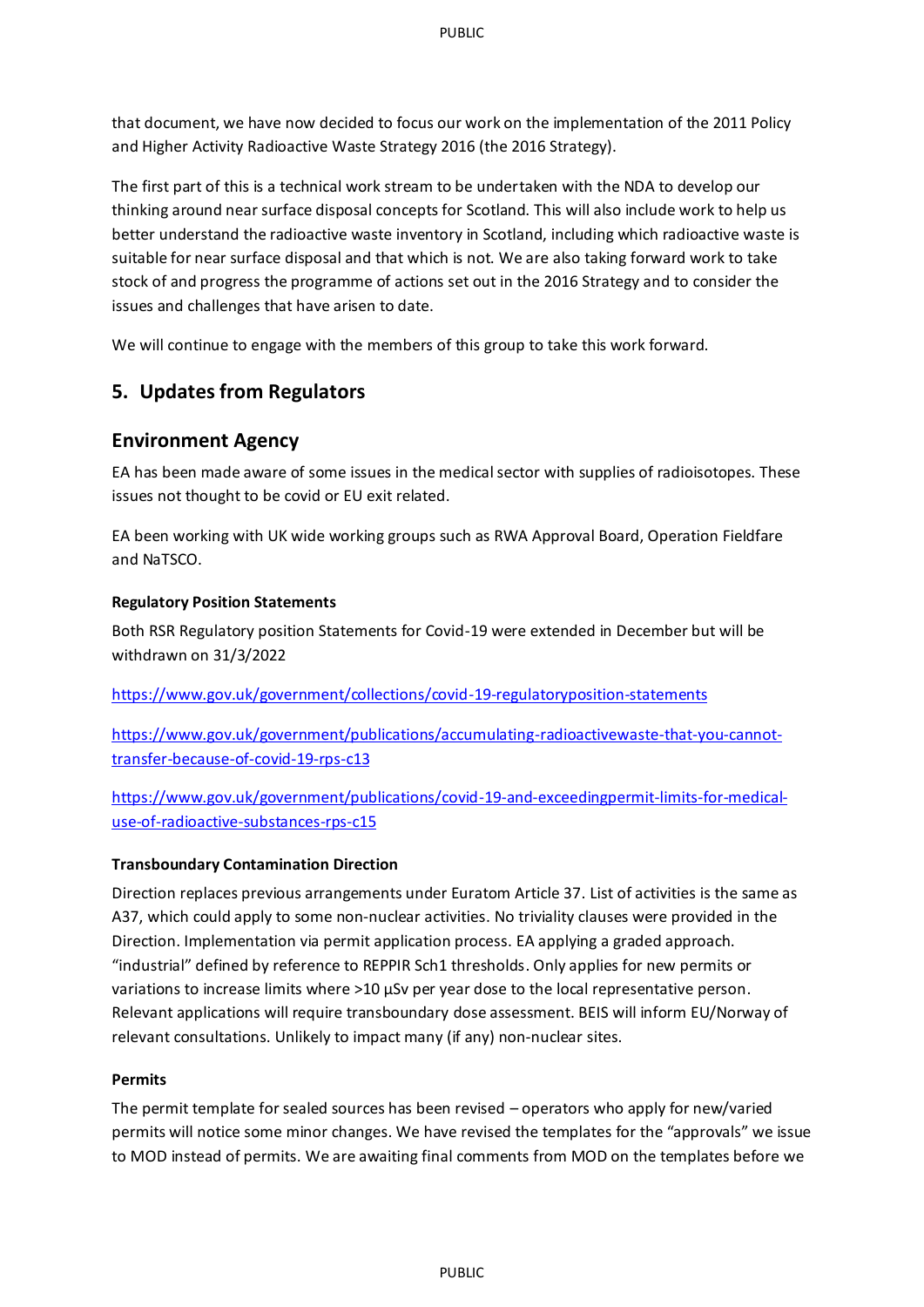reissue the all of the existing approvals but any new/varied applications will use the revised template

#### **Application forms**

Minor changes to our application form (Part A which is about the applicant). Applicants will be asked for a site plan showing the premises where sources are normally kept where they use mobile radioactive apparatus. We will make some further changes to reflect the transboundary direction and improve the clarity of our application form which asks for details of new or varied unsealed sources.

#### **Cs-137 Irradiators**

Along with other environmental regulators we provide support to the home office project. If permit holders in England no longer have a use for their irradiator but do not want to dispose of the source until they know whether a funded disposal route will be available then they are accumulating a waste sealed source. Permits only allow accumulation for a max of 6 months, so a variation will be required to extend this.

#### **Changes to RSR webpages on GOV.UK**

On 2 December we launched some changes to our webpages. We removed the non-nuclear RSR document collection and replaced it with some restructured pages to help users find information more easily. We published a revised RSR Objective and a set of RSR Principles on a new guidance page.

#### **Changes to RSR webpages on GOV.UK**

#### Restructured webpages for non-nuclear users.

Pages are still divided into non-nuclear and nuclear pages where necessary to reflect the different customer bases. Changes are designed to improve the experience of GOV.UK users by:

- providing detailed information when it is needed (for example, a new RSR applicant)
- providing short cuts to the documents for users who are familiar with the documentation

We now have these pages for non-nuclear users:

- Detailed guidance on when you need a permit, how to apply, how to change (vary), transfer or surrender your permit Non-nuclear RSR: environmental permits
- An overview of how you are regulated after you receive an RSR permit How you'll be regulated: environmental permits for RSR
- A document collection for all RSR application forms RSR environmental permit application forms
- A document collection for RSR technical guidance that is relevant to non-nuclear operators Nonnuclear RSR: technical guidance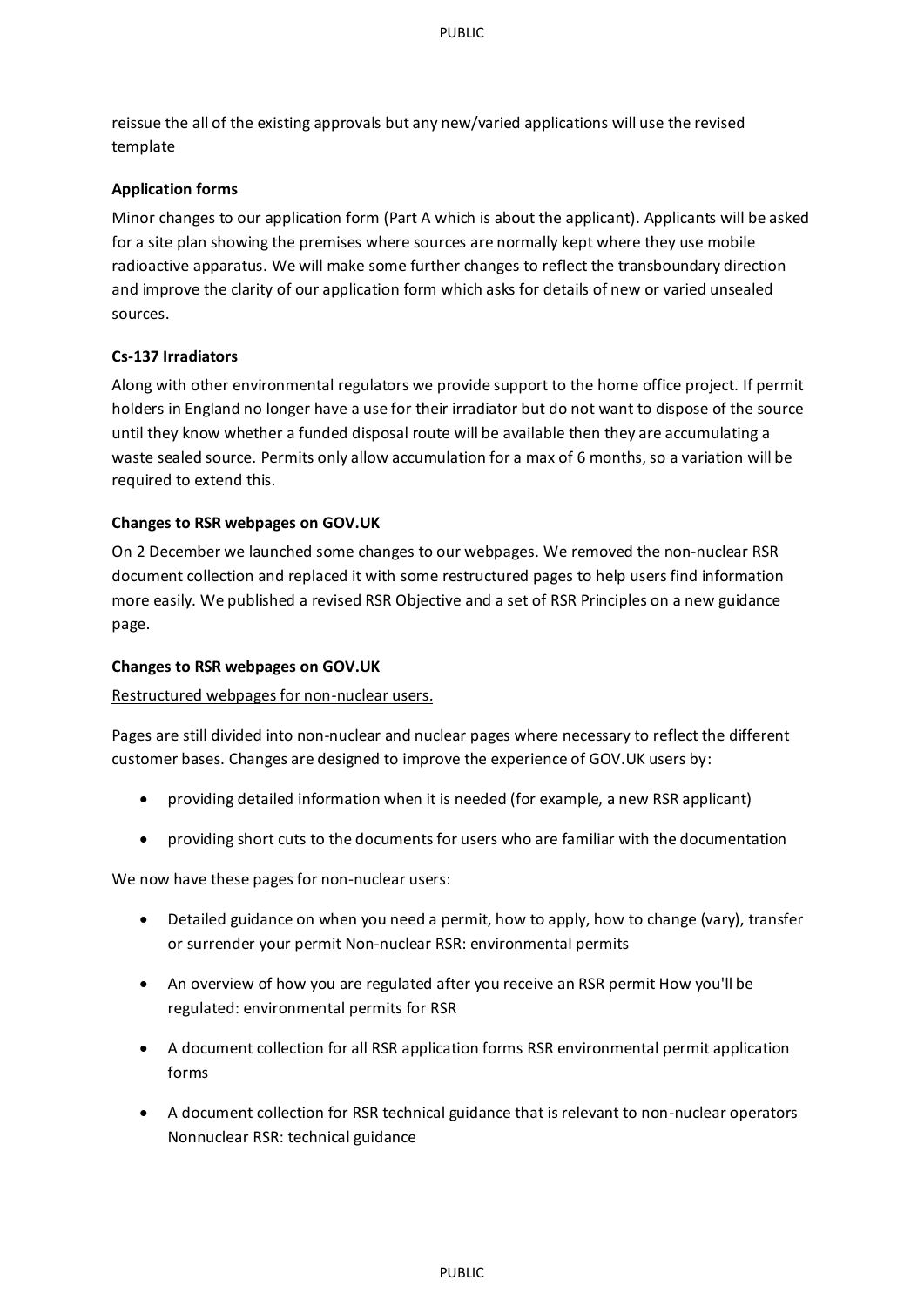#### **Objective and Principles**

We have published a revised RSR Objective and Principles on a new guidance page on GOV.UK. These have replaced the RSR Objective and RSR Fundamental Principles that were originally published in our 2009 document. Regulatory Guidance Series RSR1: Radioactive Substances Regulation: Environmental Principles, also known as "the REPs". The PDF version of the REPs has now been withdrawn from our pages on GOV.UK The revised objective and principles are applicable to both nuclear and non-nuclear sectors and we apply them to all aspects of our regulation.

The main changes are:

- Clarifying the RSR objective, aligning it more closely to our remit set out in legislation and to the IAEA's fundamental safety objective
- Refining some of the existing fundamental principles so that they clearly align our work to the three pillars of radiological protection: justification, optimisation and dose limitation
- Adding some new principles to reflect the duties placed on us and how we regulate radioactive substances today, such as protecting wildlife, considering non-radioactive pollutants in radioactive wastes and ensuring the security of radioactive substances on nonnuclear sites
- Focusing our principles on the regulation of radioactive substances so that for wider issues we are working within the EA's corporate strategies, unless those wider issues have a particular application or resonance to RSR or we have a specific duty placed on us to apply that principle



#### **RWA approval board: RWA syllabus**

SEPA have own representation. Amendment proposed by Environment Agency nuclear inspectors in response to a series of mis-consignments of radioactive waste.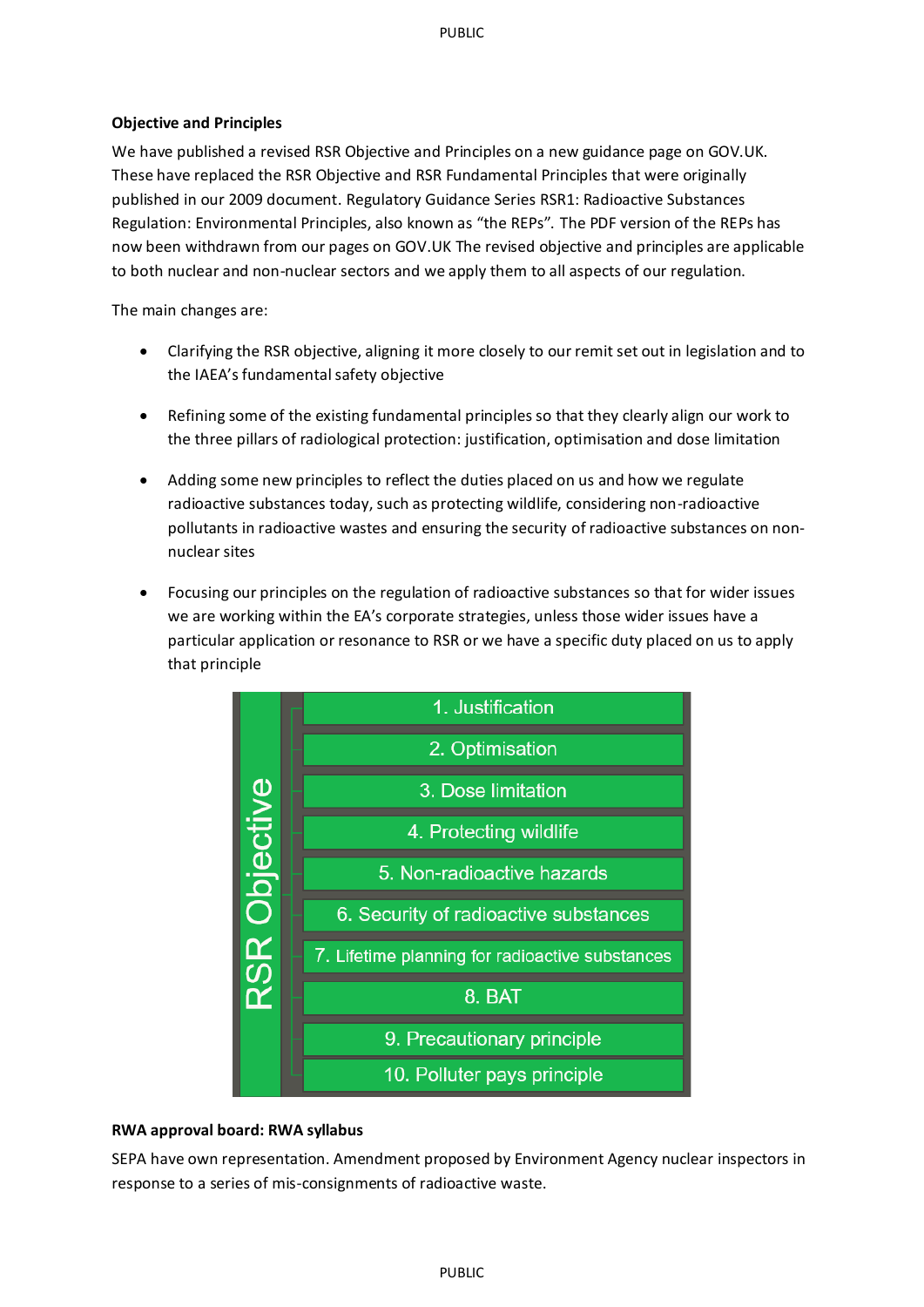| <b>Topic</b>                            | <b>Current content</b>                                                              | <b>Proposed content</b>                                                                                                                                                                                               |
|-----------------------------------------|-------------------------------------------------------------------------------------|-----------------------------------------------------------------------------------------------------------------------------------------------------------------------------------------------------------------------|
| <b>Radioactive</b><br>waste<br>disposal | Disposal options for<br>radioactive waste<br>including waste<br>acceptance criteria | selecting optimised disposal options for radioactive<br>$\bullet$<br>waste<br>Meeting waste acceptance criteria for receiving<br>facilities/sites<br>Completion and quality assurance of consignment<br>documentation |

SNNILG comments showed the medical sector had reservations. The RWA approval board decided against implementing Sept. 2021. Circulate a revised proposal in the near future, together with some other minor amendments to the syllabus reflecting EU exit.

## **NIEA Update**

Most staff are continuing to work from home, as per NI Executive guidance. Plans are in place to change to a hybrid working pattern once guidance regarding working from home changes. This will involve staff attending the office approximately two days per week. The agency's Water Management laboratories are open with staff working on a rota basis.

RSA applications and variations are being processed as normal*.*

The 2021 – 2022 inspection programme has been mostly carried out remotely: a limited number of site visits have been carried out recently. It is planned to carry out the 2022 – 2023 programme as normal starting in April, providing no further covid-19 restrictions are introduced.

Two COVID-19 / EU Exit regulatory position statements for the non-nuclear sector have now lapsed. There was little use made of these RPSs. Any issues arising will now be considered for individual sites.

Work is carrying on to progress NIEA's regulatory transformation programme. A policy consultation is due to take place during May and a legislation consultation will be carried out before the end of 2022. The new regulations are due to be in place in September 2023.

### **HSE Overview**

HSE Staffing – Ran a recruitment campaign for a new radiation Specialist Inspector – unsuccessful. Will review with recruitment and advertise again.

Inspection work - Coming towards end of current work year. Radiation specialists will have done approx. 150 inspections from new consents, industrial radiography, NHS Trusts (nuc med and mobile CT), university lasers. Will run RPA workshop event in coming months to give feedback on inspection findings and will feedback to specific sectors through SRP and IPEM committees and at conferences etc. IRRIs: freight forwarders and vets coming to an end (freight forwarders have been found to have a poor level of IRR17 compliance), vets also continue to have a poor level of IRR17 compliance. Will feedback to transport and vet sectors and professional bodies.

RPA feedback workshop likely to be in person in HSE HQ in Bootle in May 22. As HSE community website is no longer working communication on this event will come out through HSE radiation ebulletin. Can sign up to it by doing an internet search for HSE email eBulletins and select radiation.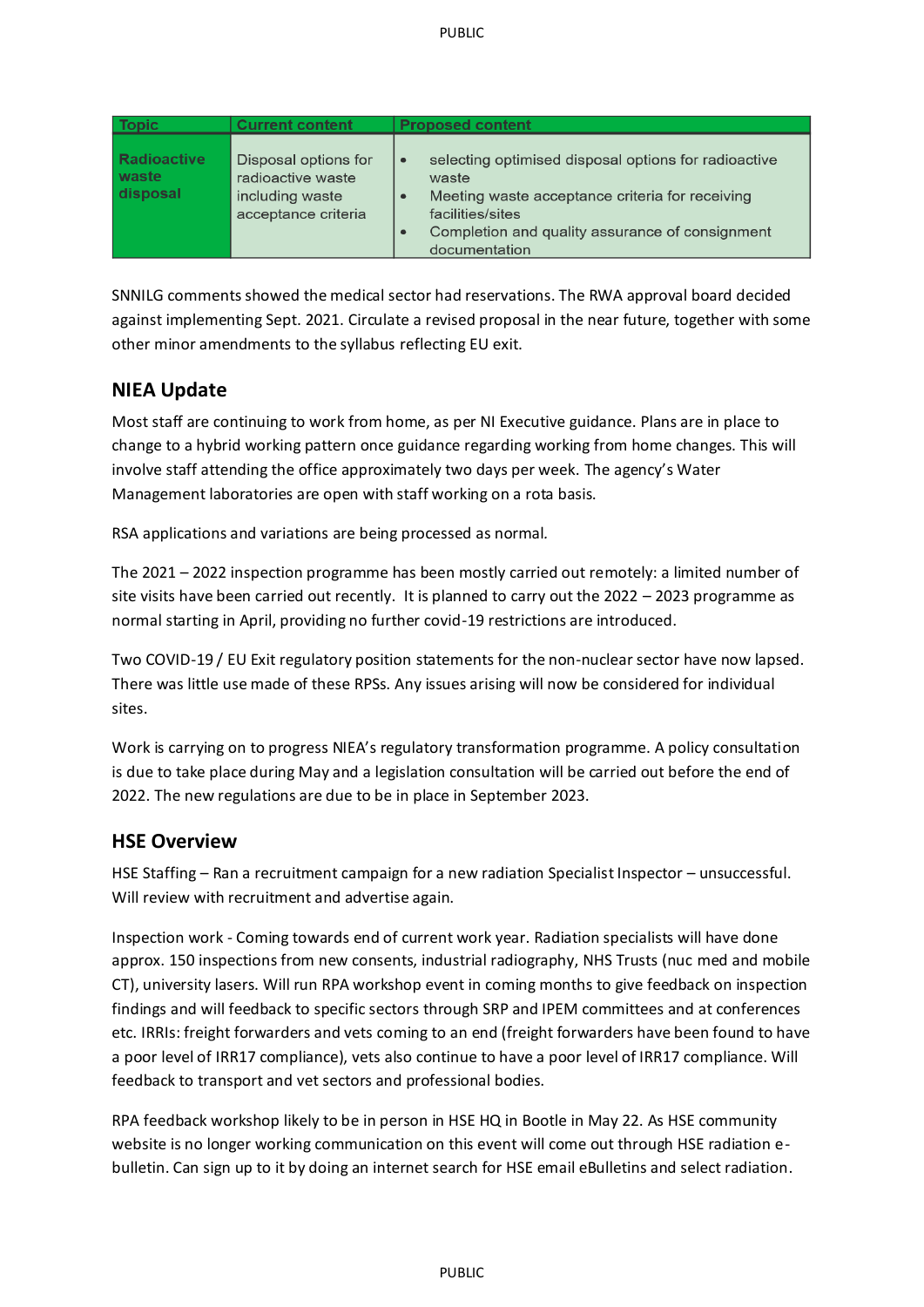Investigation work – a number of investigations progressing to prosecution stage at the moment so I will update on these as they complete. Where a prosecution takes place HSE will issue a press release then the radiation team will be able to discuss it at meetings and events to cover lessons learned and sector expectations.

Next work year – radiation specialists will continue with new consent inspections and will inspect all consent practices to ensure competence and consistency across all inspectors in preparation for new authorisation system coming online towards end of 2022. Will also continue to inspect a sample of high-power laser work across education and industry sectors. IRRIs will be inspecting the use of radioactive materials in schools and comms will go out in advance to the education sector as to what this will entail.

With Covid restrictions easing HSE inspections will no longer proactively review Covid-19 arrangements of dutyholders. Where any clear breaches of health and safety legislation in this area is identified Inspectors will take action.

HSE response to the findings of the IAEA IRRS Mission to UK in October 2019 ongoing. Still developing new consent authorisation system – it was due to come in to force Oct 2022 but this has slipped and it is likely it will be later in the year now or early 2023. From then all new consents will be reviewed and inspected before the work can begin. The backlog of historical consents will need to adopt new system – they will be invited to adopt the new system. HSE have set up an external working group - SRP, IPEM, AURPO, BINDT, Nuclear Forum to liaise about the new system. Dutyholder guidance will be produced and workshops will be delivered.

Some recent legal advice the radiation team had pertaining to agency workers in NHS Trusts and Hospitals – where an agency provides trained medical staff to a hospital the agency do not need to have registration or consent for the practice the agency person is undertaking – the Trust are the employer working with radiation and they need to ensure that they comply with IRR17 when the agency member of staff is working for them. There will need to be co-operation between the hospital and agency supplying the member of staff.

Q: Is Anyone having any problems getting annual review of health with Appointed Doctors for Classified Persons? NHS GGC stated that they had not had any difficulties.

## **6. AOCB**

Q: Is SEPA considering an exemption for medical use of unsealed sources similar to the EA where certain unsealed sources are exempt from needing a permit? A: We will consider this shortly as part of the wider EASR legislative review which is taking place to include water/PPC into EASR.

Q: At the IPEM RWA Update meeting last month, there was a presentation from the EA about updates to their IRAT tool and how to use it. Will SEPA be updating their Radiological Dose Assessment Tool to match IRAT? From a medical sector perspective this would be really useful as the new IRAT has new or improved modelling of some radionuclides used in medicine.

A: We are in the process of upgrading the SEPA WWTW tool at the moment. It will include new radionuclides that have been requested through the inspectors and an update to the Biota